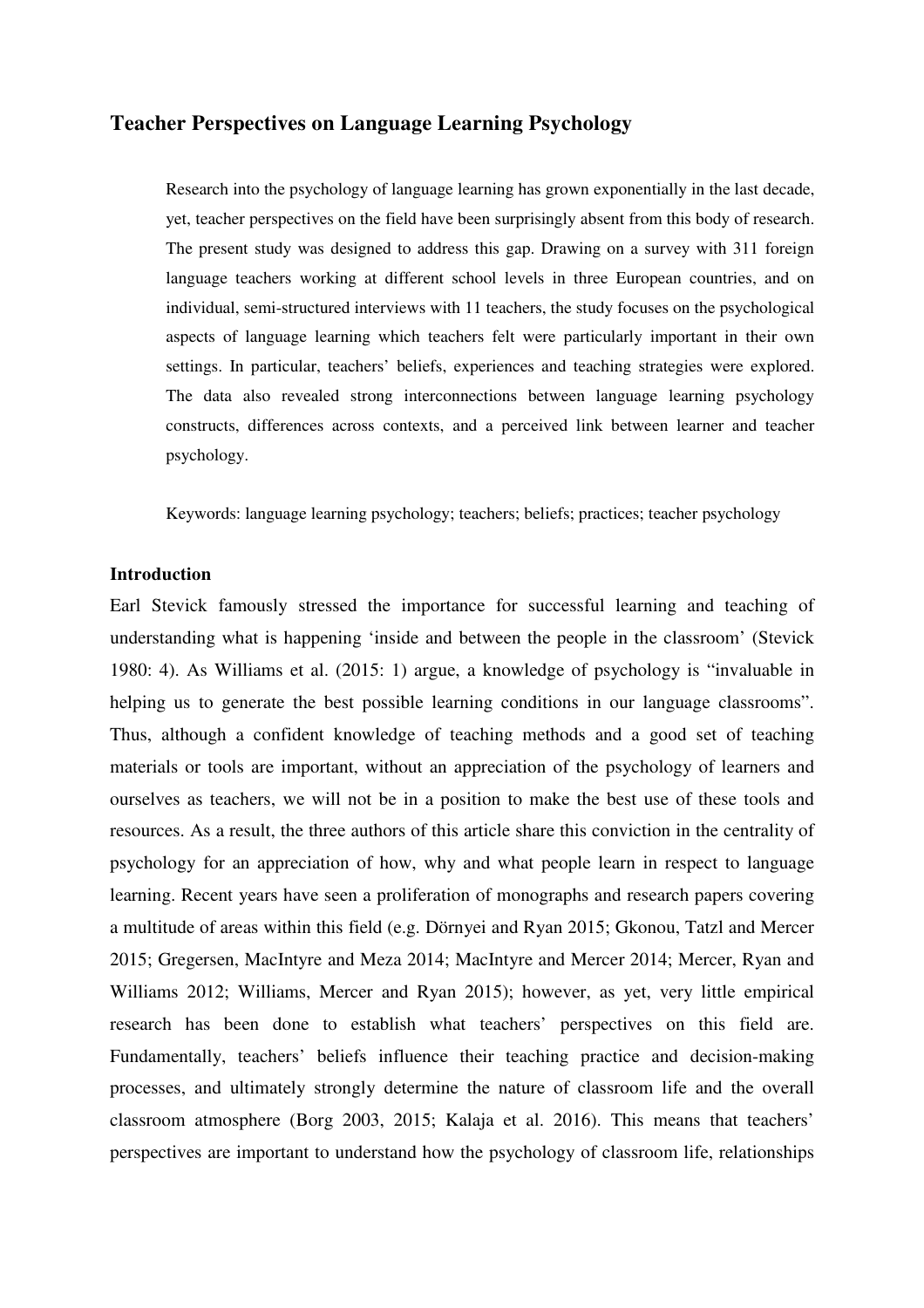and interactions unfold. Therefore, this study set out to explore teachers' beliefs about, experiences with and practices in respect to key areas of language learning psychology (LLP).

In this paper, we begin by outlining developments in the field and considering the perspectives gained in the area and their perceived relevance for language teaching practices. We then reflect on the importance of teacher perspectives to validate such insights and the need for understandings situated in actual classroom experiences. The main part of the paper describes a two-stage research study conducted with teachers from across Europe in establishing their perspectives on LLP. The discussion then focuses on reflecting on our findings in respect to the established literature and highlighting perceived differences in perspectives. We conclude by proposing possible next steps, which we hope will ensure that the field integrates teacher perspectives in its development and remains grounded in the actual practices of real language classrooms.

#### **Literature review**

## *Language learning psychology*

In this article, we define LLP as, 'the mental experiences, processes, thoughts, feelings, motives, and behaviours of individuals involved in language learning" (Mercer et al. 2012: 2). As a field of study within applied linguistics, it has been undergoing a series of developments and changes and has gradually been gaining a sense of community and identity emerging from key publications (Dörnyei and Ryan 2015; Gkonou, Tatzl and Mercer, forthcoming; Gregersen, MacIntyre and Mercer, forthcoming; Williams, Mercer and Ryan 2015), a biannual conference, which began in 2014, and several journal special issues (Mercer and Ryan 2015a, b). Traditionally, the field has been dominated by motivation with other constructs receiving much less attention and/or developing their own independent domains of study, such as autonomy, strategies, and beliefs. However, the field has become more interconnected and researchers are more consciously exploring the links between the different areas and constructs in LLP. Concurrently, less commonly researched constructs and areas such as willingness to communicate (WTC), attributions, and emotions have also begun to gain more attention within the context of the wider community of LLP researchers, thereby broadening the profile of the field. Other developments include the introduction of Dörnyei's L2 self system of motivation (2005), which has led to an increased flurry of research on self and identity in respect to both learners and teachers (see, e.g. Hiver 2013; Kubanyiova 2014; Mercer and Williams 2014). Generally, the field of LLP has tended to focus primarily on the psychology of learners with relatively little attention paid to the psychology of teachers, with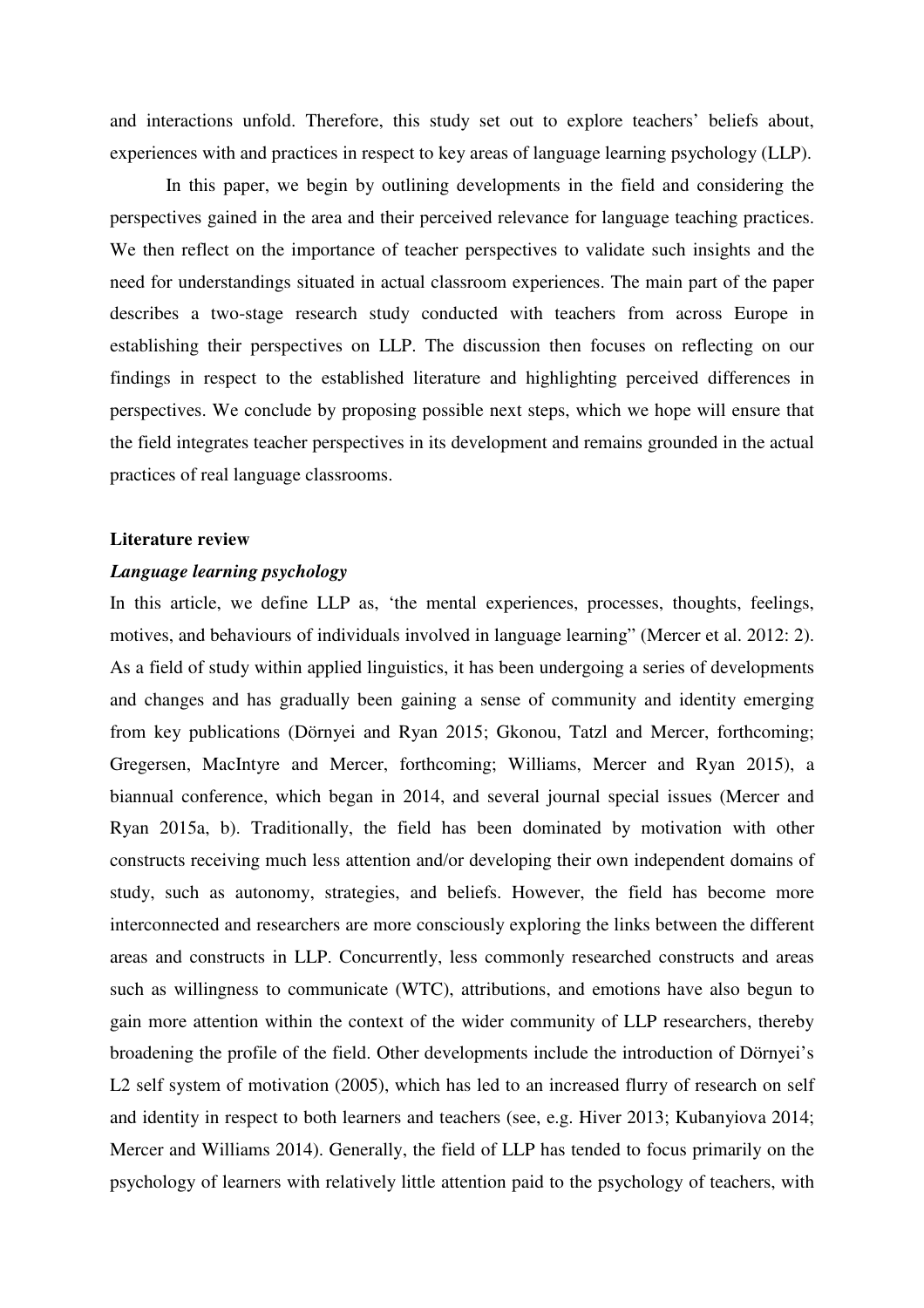the exception of research into teacher identities and cognitions (Borg 2015; Clarke 2008; Varghese et al. 2005), and, more recently, teacher motivation (Dörnyei and Kubanyiova 2014). These changes and developments have meant that the field has become more complex and now covers a wider range of constructs than traditionally has been the case.

As an applied discipline, we believe that research should connect with and represent practice as best as it can and ideally should be perceived as relevant for practitioners and not just academics. As researchers in this area, the authors have had differing experiences with teachers' responses to LLP ranging from their perception of this field as perhaps the most critical dimension of being a language teacher given the social and interactional character of language learning, to those who feel that methods and materials are much more important with LLP of only peripheral importance. Driven by a wish to appreciate the relevance of our own work for teachers, who along with their learners are often the intended end beneficiaries of our research, we decided it was important to bring in their voices and perspectives on the field. Our aim is to better understand how teachers view and define LLP, what their priorities are in this regard, and how they engage with these issues on a daily basis in their respective teaching contexts.

## *Importance of teacher perspectives for classroom practice*

It is generally widely accepted that teachers' beliefs and cognitions (Borg 2003, 2015) affect their professional practice and, indeed, 'everything that they [i.e. the teachers] do in the classroom' (Williams and Burden 1997: 56-57). Similarly, research has shown that teacher practices can also inform their belief systems and the two are best considered as being mutually informing (e.g. Breen et al. 2001; Burns 1992; Johnson 1992; Li 2013; Phipps and Borg 2009). Clearly, both teacher beliefs and practices define and shape the nature of life in the classroom as well as the opportunities that learners are afforded. Given the importance we assign to LLP and its centrality in classroom life, it is crucial to understand what teachers believe LLP entails and how important they feel it is. To the best of our knowledge, there has been very little research on teacher beliefs about LLP with isolated individual exceptions such as Dörnyei and Csizér's study (1998) on language teacher beliefs about motivational strategies, Golombek's work (1998) on various tensions language teachers face in the classroom, and Borg and Al-Busaidi's investigation (2012) of English language teachers' beliefs about and practices with learner autonomy.

### **Methodological design**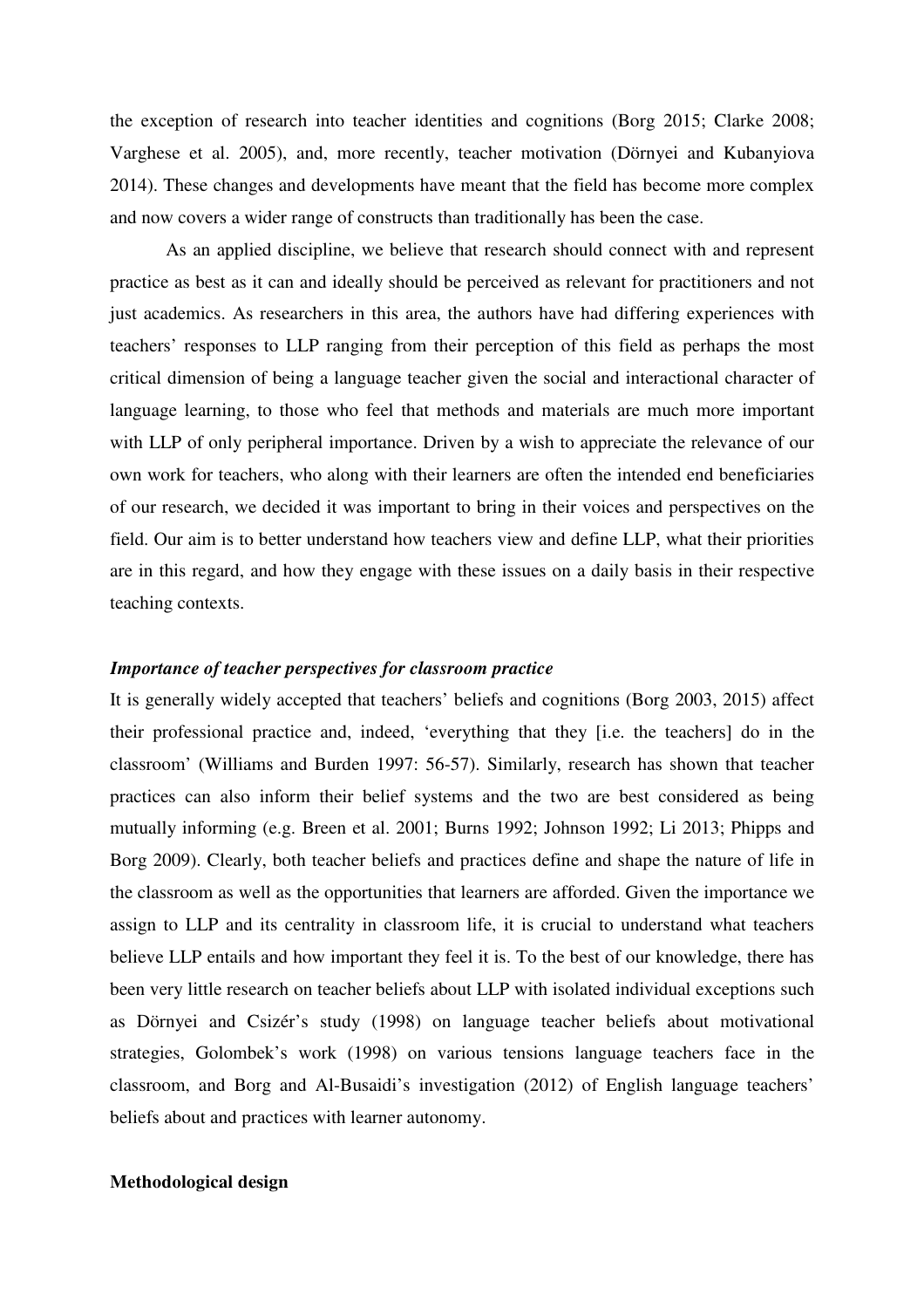# *Aims of the study*

The aims of this study are to explore teachers' perspectives on LLP. Principally, the first part of the study was designed to establish which aspects of LLP teachers from a range of contexts feel are priorities in their settings. The research questions for this stage of the study were:

- Which aspects of LLP do teachers feel are especially important and relevant for their setting?
- Are there any differences in teacher priorities according to school level (e.g. primary, secondary and tertiary)?

The second part of the study was designed to build on the insights gained in part one by focussing on teachers at the secondary school level and exploring in more detail their perspectives on the five key areas which emerged from part one. Specifically, the research questions addressed by this stage are:

- What do teachers believe are important in respect to psychology in the language classroom?
- Specifically, what do they know and believe about the constructs highlighted in part one?
- What experiences have they had in respect to these constructs?
- What are their teaching practices in respect to them?
- What other strategies and approaches do they have in respect to psychology in the language classroom?

# *Data collection tools*

# *Stage one: Questionnaire*

The questionnaire was designed to establish what areas of LLP teachers felt were their priorities in their language classrooms. To this end, an online questionnaire was constructed using Survey Monkey and the link along with an accompanying letter was sent to teachers at all educational levels in Greece, Portugal and Austria. The questionnaire began with a basic biodata section. The main part of the questionnaire comprised 14 items about key constructs from LLP, which were selected based on the content of two recent handbooks in the field (see Dörnyei 2005; Mercer et al. 2012). The following 14 constructs were included in the questionnaire based on key constructs from the field as represented in Mercer at al. (2012): self-concept, personality, motivation, mindsets, attributions, foreign language anxiety, willingness to communicate, learning styles, learning strategies, metacognition, goals, learner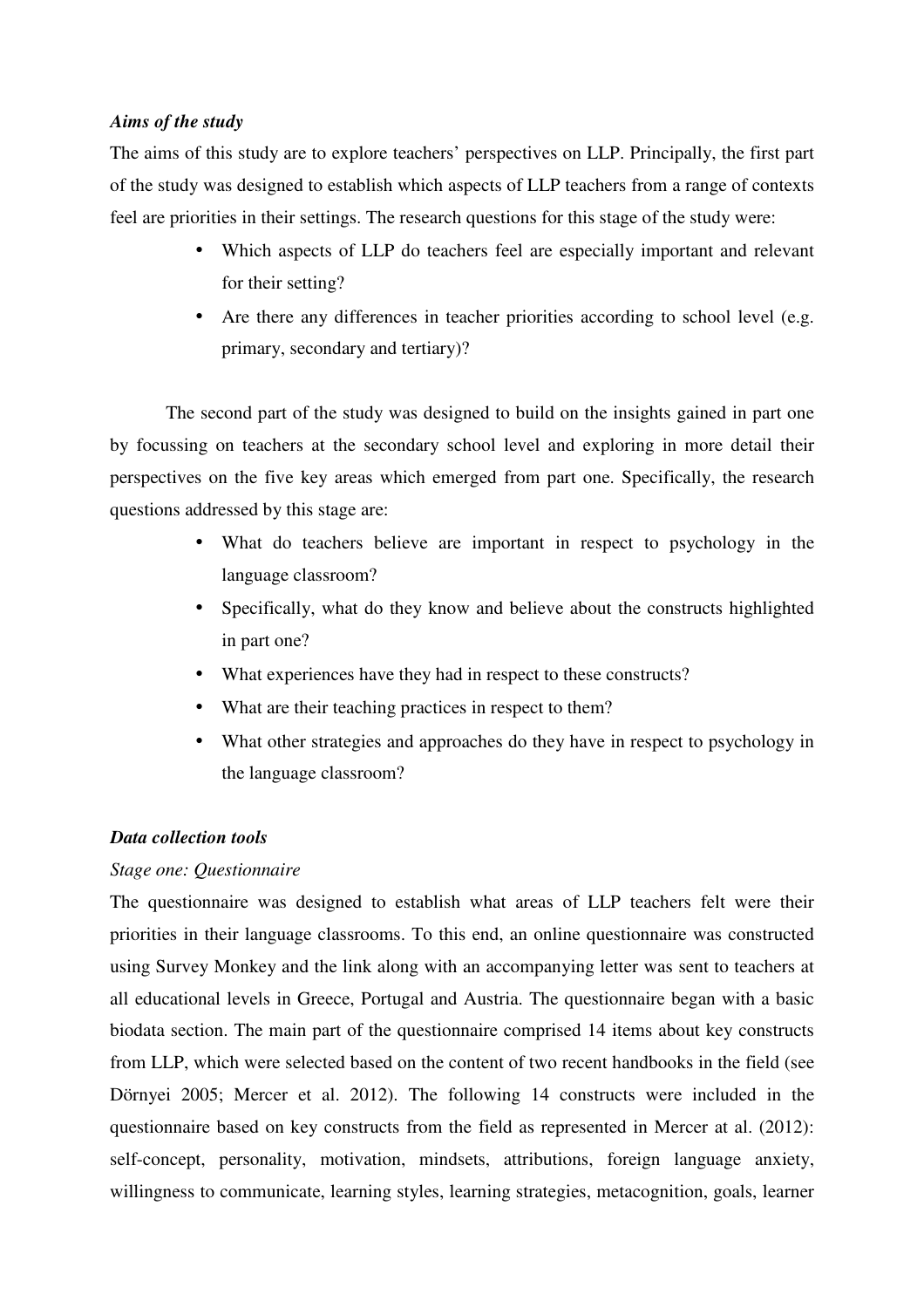autonomy, group dynamics, and emotions. To ensure the constructs were understood by the participants, a brief definition was offered alongside each term. The participants were then asked to rate on a seven-point Likert scale how important they believed each of these constructs is for their particular teaching context. A final open-ended section asked the teachers to then list which two of these constructs were most important for them and explain why they felt this. Once the questionnaire was completed, a pdf file comprising an annotated bibliography about useful books for teaching practice on some of these constructs became accessible and it was hoped that this would ensure some benefit and reciprocity for the participants.

#### *Stage two: Interviews*

The second part of the study involved semi-structured interviews conducted with volunteer teachers from secondary schools in the three countries at the centre of this study. An email was sent asking for volunteers and outlining the study and its purpose. Those who agreed to take part were then provided with an information sheet about the interview process including a consent form, which they signed. All the interviews followed the same basic protocol. Specifically, the interviews opened with a set of questions on understanding the participants' backgrounds and teaching contexts such as their qualifications, their journey towards language teaching, a brief description of their current working context, and their views on good language lessons and language teachers. This section was then followed by specific questions about LLP and the seven constructs. These questions centred on the interviewees' own definitions and understandings of the terms, their positive or negative experiences with these LLP aspects in their classrooms, possible interconnections among the constructs under discussion and explicit questions on how they address aspects of LLP in their daily practice. However, at the same time, the design was left deliberately open, in order to enable the interviewer to react responsively and flexibly to the flow of the individual conversations, whilst mindful of covering the approximate same content across the settings. In the reporting of the interviews, all names and specific place names have been changed to protect the identities of the participants who have also been assigned pseudonyms. The participants in each setting were thanked with a small gift for their time and have been promised a copy of the finished report.

## *Participants and contexts*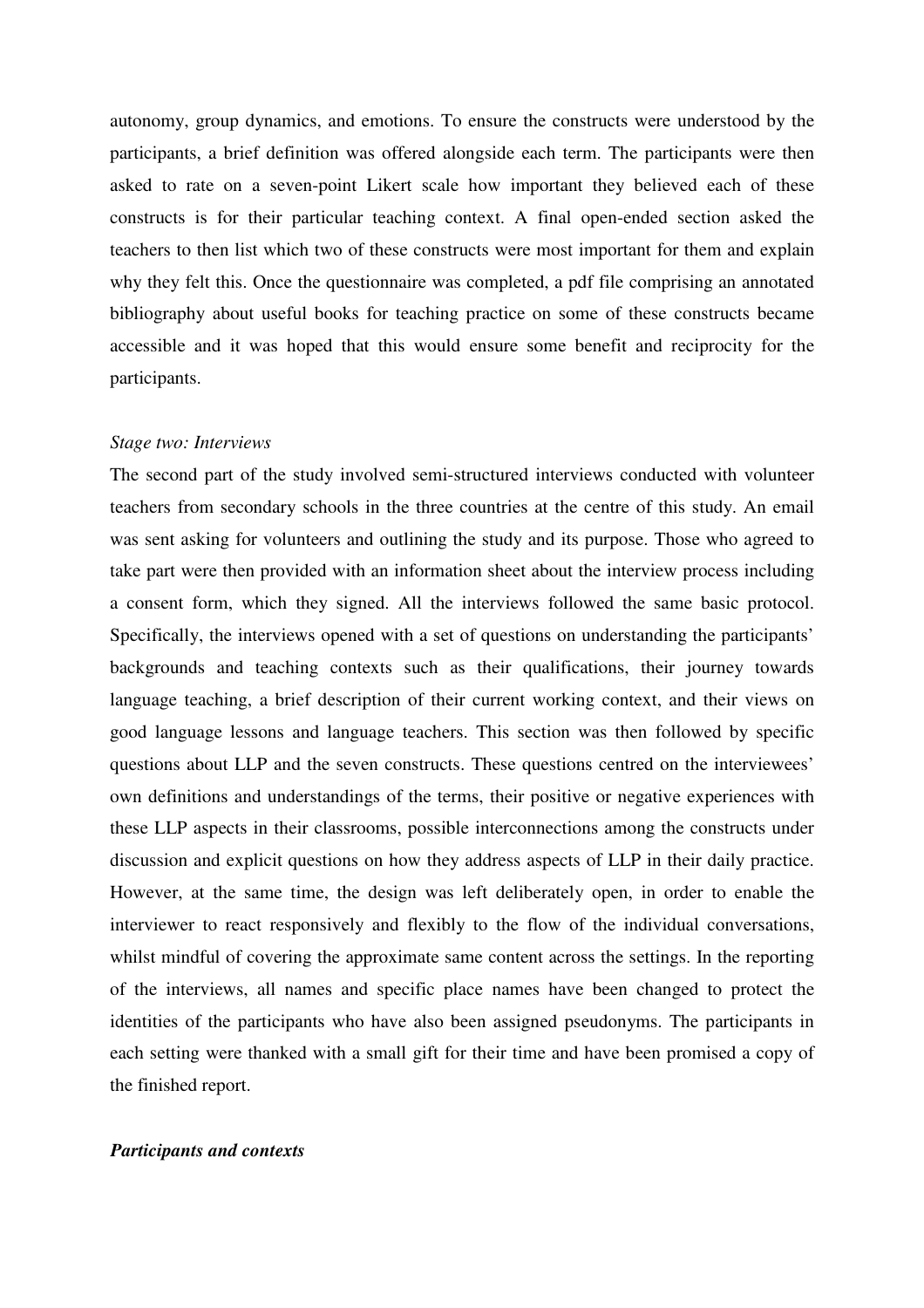The data generated in this study stemmed from three central and southern European countries: Greece, Portugal and Austria. These countries represent the main working contexts of the three authors, who were keen to understand their local realities and working contexts better. The three researchers felt better able to interpret regional and local concerns and particularities, as will become clear below in the analysis of the interview data. However, it was also felt that these three countries represented some of the diversity across Europe. In part one of the study, it was decided to generate data with a wider population of teachers across educational settings, in order to establish whether priorities in this respect differed across settings. A total of 311 teachers participated in the first phase of this project. Their mean age was 41.03 years old. Table 1 summarises the demographic information for participants in terms of their gender, country where they currently teach, level of teaching and teaching experience.

## Table 1. Participants' demographic information

For part two of the study, it was then decided to focus on secondary school teachers who represent the majority group of language educators in compulsory education contexts across the globe and the largest population in phase one of this study. Each of the researchers wrote emails to personal and national networks seeking volunteers to participate in interviews. 11 teachers were interviewed by the researchers: three working in Greece, four in Portugal and four in Austria. Table 2 summarises the biodata for all interviewees.

Table 2. Biodata for teacher interviewees

## *Data analysis*

### *Questionnaire*

*Quantitative data.* The Likert-scale questionnaire items were analysed using SPSS version 19.0. Descriptive statistics were used to represent teachers' priorities with respect to the LLP constructs in their own settings and also according to the three school levels. Given that the first research question for the first stage of the project was intended to identify those aspects of LLP that teachers thought were particularly important and relevant for their own settings, for data analysis purposes, we cumulatively calculated the number of teachers who have rated LLP items as extremely important and important.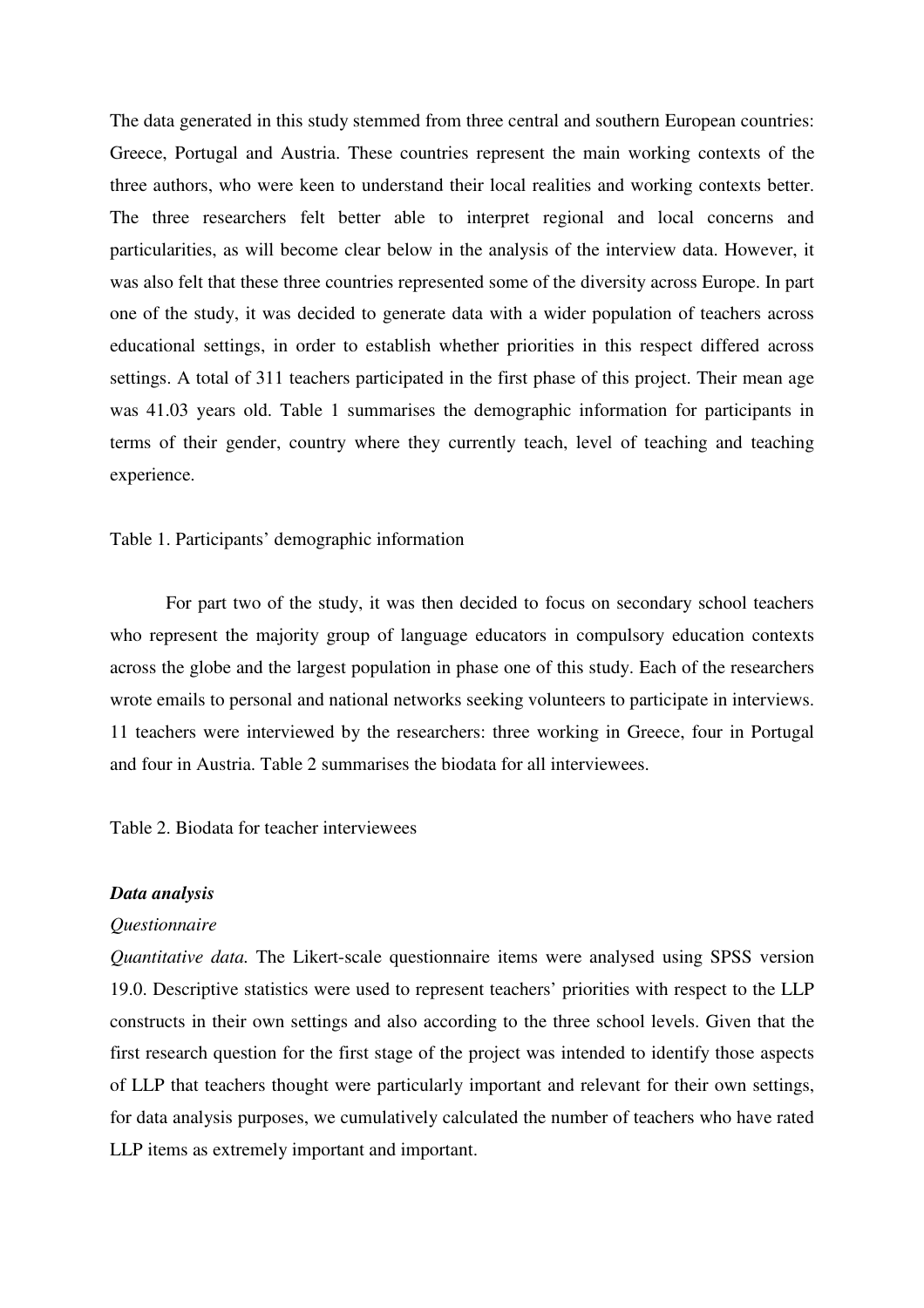*Qualitative data.* The open-ended questionnaire data were analysed by two of the researchers separately using Atlas.ti. There were 127 answers to the open-ended question, which included a total of 7,153 words. Two researchers looked for key psychological themes as well as any other salient topics emerging from a more inductive coding procedure. Once each researcher had coded the data, each set of codes was compared together to check the categories and look for omissions, disagreements and overlap. All three researchers then discussed the emergent codes and themes, which also provided the basis for the construction of the interview guide.

### *Interview data*

In respect to the interviews in part two of the study, all of the data were transcribed digitally for coding using the data management software Atlas.ti. This generated 95,305 words. Then two members of the research team each separately coded and analysed the data in a grounded manner allowing themes and unexpected topics to emerge and without using a pre-defined set of codes or theoretical framework. Once both researchers felt their coding processes had reached 'saturation' (Charmaz, 2006), they exchanged their completed coding lists and memos and discussed where they saw similarities, differences and patterns. Based on the discussions, the codes and memos were assimilated and one of the researchers then wrote a first draft of the analysis. This was then checked and amended as appropriate by the second researcher who had also been coding the qualitative data. The third researcher who was also familiar with the transcripts also checked the analysis to confirm its representation of the transcribed interviews.

#### **Findings**

#### *Questionnaire data*

#### *Teacher priorities*

Perhaps unsurprisingly, participating teachers at all educational levels rated motivation as the most important LLP construct in their own settings. Motivation was followed by willingness to communicate, emotions, group dynamics and self-concept. Table 3 shows the numbers of teachers who have rated the 14 LLP constructs as '1' (i.e. extremely important) and '2' (i.e. important) as well as the total number of teachers who rated the items as extremely important and important  $(N = 311)$ . The five priorities for teachers are printed in bold. Also, the numbers in parentheses in the final column of Table 3 indicate the order of importance of the five most prominent constructs for teachers.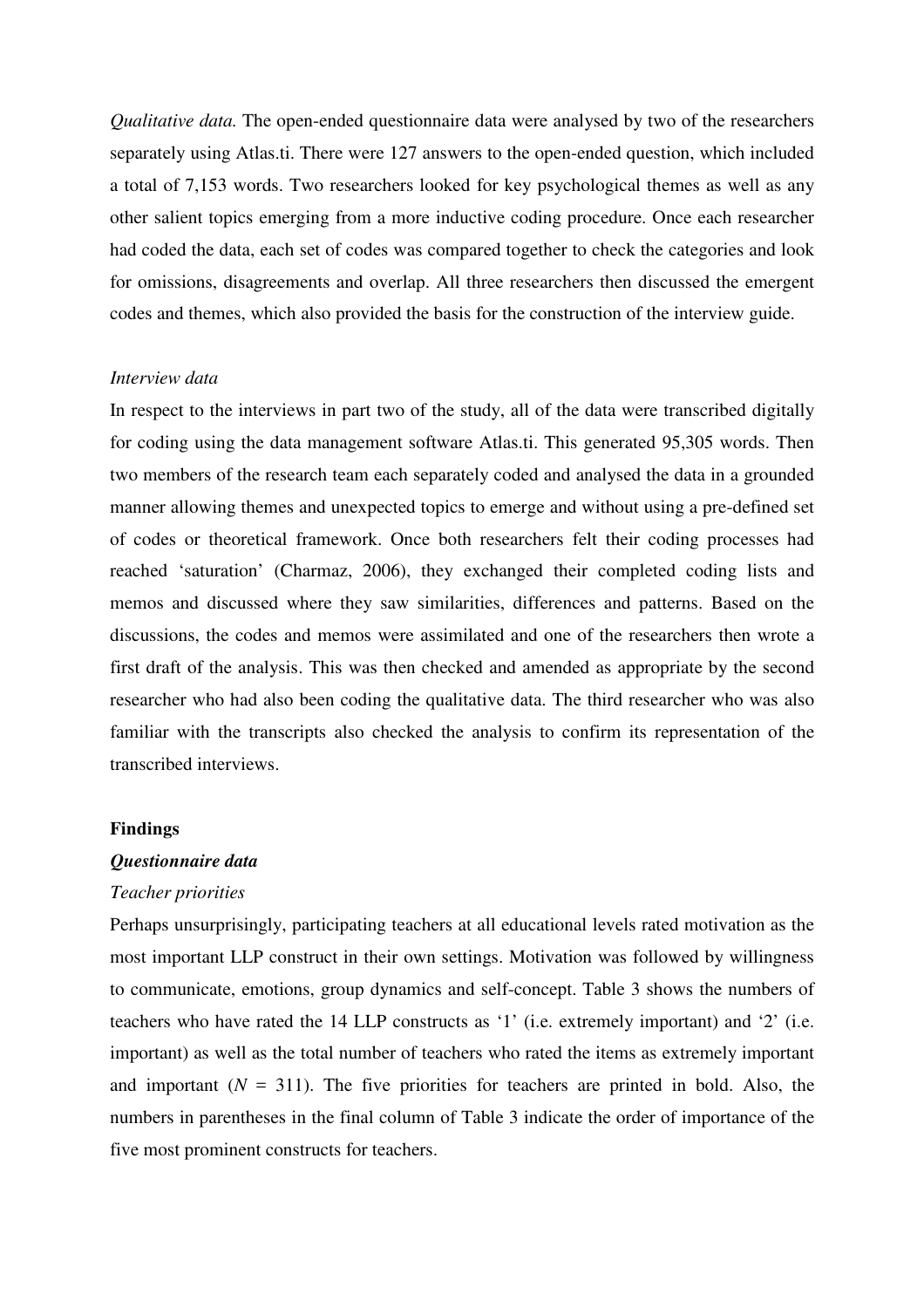Table 3. Numbers of teachers who rated the LLP constructs as important and extremely important

## *Differences according to school type*

The questionnaire data were also analysed in terms of teachers' priorities according to three different school types, namely, primary school, secondary school and tertiary education. Table 4 indicates which LLP constructs were rated as most important by teachers at each school level.

## Table 4. Differences in priorities according to school type

As is evident from Table 4, there were some clear similarities but also some interesting differences in teacher priorities across the three settings. Irrespective of school type, motivation was viewed as the most important construct in all three teaching contexts. Emotions and group dynamics were two other constructs that featured among all teachers' LLP priorities regardless of the school level they were teaching in. Specifically, primary school teachers rated emotions as equally important as motivation. They also felt that selfconcept was the second most important construct in primary school classrooms, as opposed to secondary school teachers for whom learners' WTC was the second most important psychological variable following motivation. In fact, self-concept did not feature at all among secondary school teachers' top five priorities in their teaching. Interestingly, teachers in secondary schools were the only group that rated learning strategies as important in their contexts. Finally, with reference to teachers in post-secondary education, self-concept and willingness to communicate were rated as equally important, as were learner autonomy and group dynamics.

## *Additional insights from qualitative questionnaire data*

The open-ended question confirmed the key constructs that teachers felt were important. However, the data also raised some interesting themes that we were keen to explore more in the interviews. As noted above, 127 teachers responded to this open question. Out of this sample, 76 teachers merely listed the two most important constructs in their context without explaining why they believe they are important. Of the remaining 51 more elaborate answers, we have noticed certain common patterns, which we present below.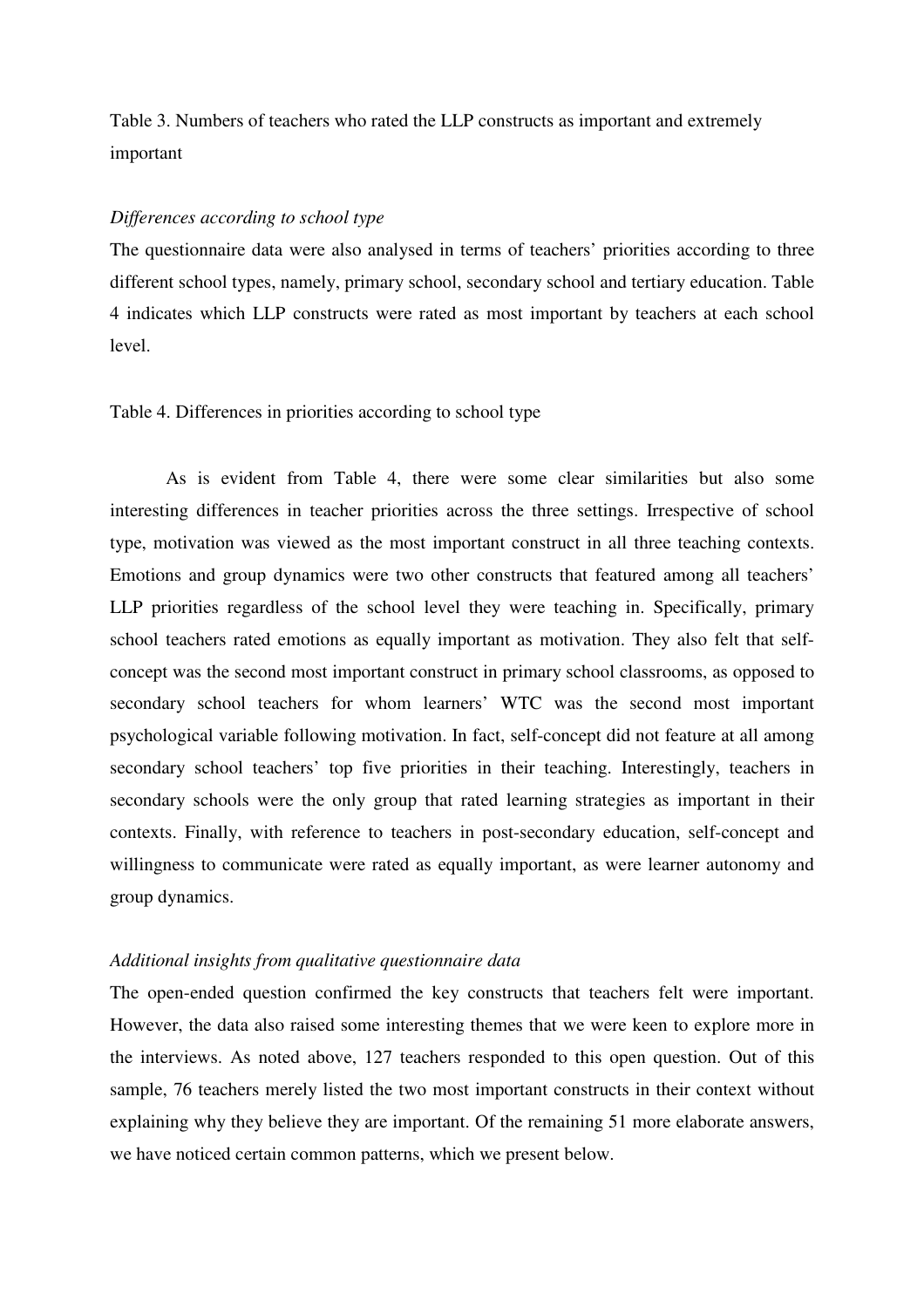Most notably, 17 out of the 51 teachers who responded more fully to this section appeared very aware of the interconnections between various facets of learner psychology as they linked together various constructs in their responses. For example, Teacher 38 argued that *'some aspects* [of LLP] *kind of mutually influence each other'<sup>1</sup>* , referring to motivation, emotions, self-concept and language anxiety. However, the focus of the connections they made appeared to be quite individual with no notable patterns of specific connections emerging across the responses.

On the whole, 13 teachers also drew attention to the perceived importance of the group atmosphere and the general emotional climate in the class at the level of the class as a whole, not just in respect to individual learners. The extract below illustrates this point:

*When students feel secure and valued within a group they are more likely to be more active, engaged and less anxious. (Teacher 109)* 

15 teachers also seemed to have certain fixed ideas about their role with respect to their learners' psychology in the classroom and specifically about motivation. As Teacher 7 explained, *'contrary to what some parents think, a teacher cannot motivate students, only try to provide the circumstances in which students can motivate themselves'*. Teacher 183 also added: *'So when a student has an accurate picture of his performance and is determined to succeed by working on any weak points and does not give up, then, along with his teacher's guidance, he will manage to succeed'*.

#### *Interview data - Teacher experiences, beliefs & practices*

The analysis of the interview data revealed complex and interesting insights regarding teacher perspectives on LLP, which extended and provided a more nuanced view on the findings from the questionnaire data. We have grouped the key findings into five main areas although there is naturally overlap between these sections.

## *Beliefs about what LLP is*

All the teachers had beliefs about what they felt LLP is, although they differed in the degree of certainty with which they held these beliefs. There was some uncertainty for four teachers who explained that they were unsure about what it is. For many  $(N = 8)$ , they saw LLP as being connected to the brain and neuroscience. For instance, Teacher Gr1 defined LLP as *'the psychology surrounding a brain that is trying to learn, that is trying to acquire information and put it in practice which is quite complicated'.* In referring to their own teacher training,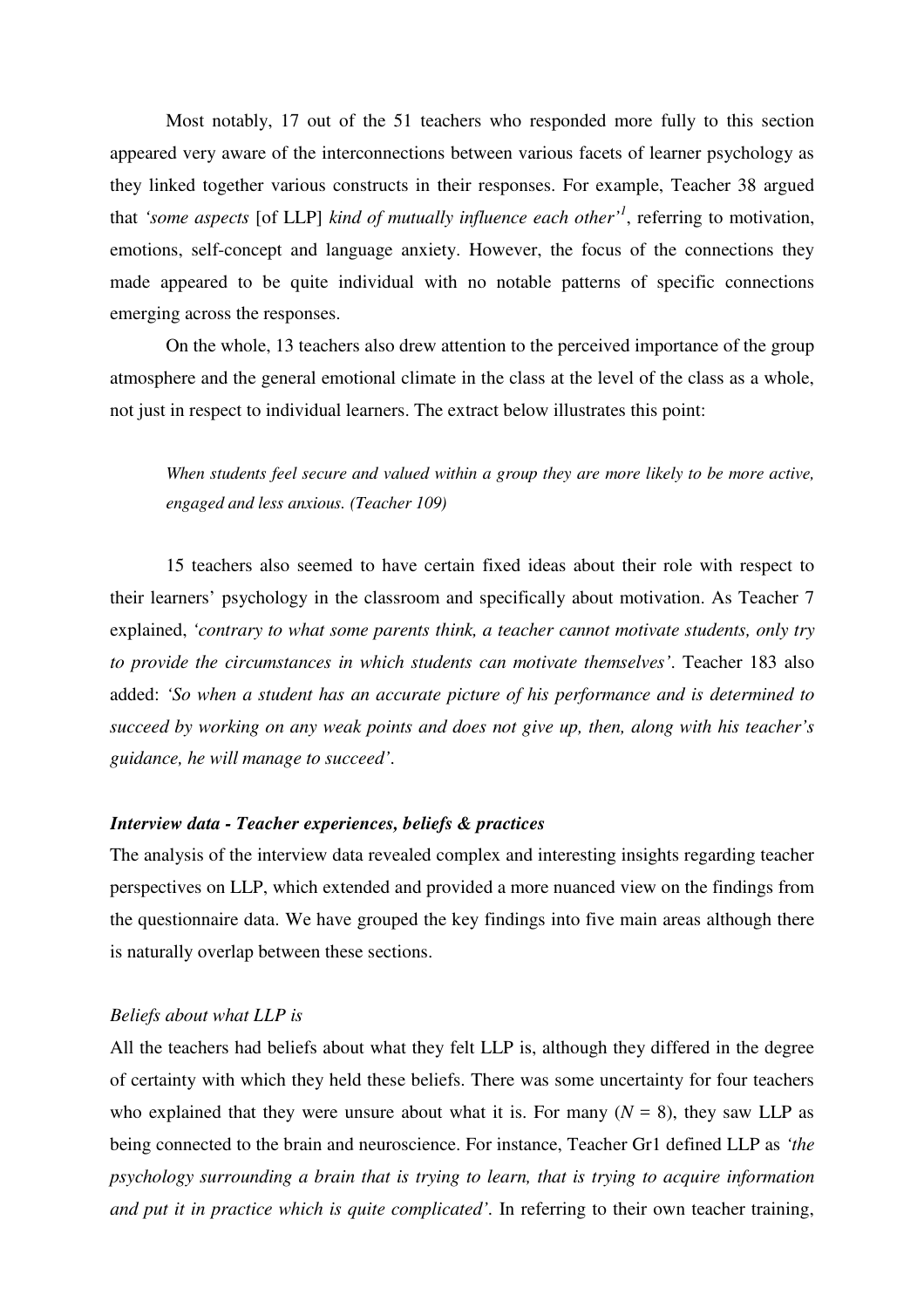three teachers explained that they had not had any input on psychology in any form, whereas four explained they had had some psychology in their training, primarily educational or developmental psychology. However, eight teachers explained that they mostly relied on their intuition and teaching experience in order to deal with different aspects of LLP in the classroom. Teacher Pt4's quote is indicative of this point:

*Pt4: Because all we do is on a basis that you think it's correct you think it's the right thing but you are not sure ok? You are doing it intuitively ok? Interviewer: Based on your experience maybe? Pt4: Yes, more like that.* 

## *Specific constructs*

In terms of the specific psychological constructs that we wished to explore in more detail, there were some interesting nuances to extend the questionnaire data. Most notably, motivation was the most salient construct in the data for all the teachers; however, for two teachers, they went further and in fact appeared to equate motivation with psychology. As Teacher Gr1 explained,

*There is nothing that can replace motivation. Those who are not motivated can never accomplish anything. There is no way to replace motivation and still have successful learning of any kind, even driving. Not only language learning, even managing to get hold of a job and keep that job. Everything is motivation.* 

Other salient constructs mentioned as important by the teachers were emotions, confidence, group dynamics, teacher/learner rapport and autonomy. Interestingly, two of the participating teachers appeared to equate autonomy with working alone and confidence was equated by three teachers as being the same as self-concept. A construct that emerged from the interviews but was a lot less prominent in the questionnaire data was personality as many teachers  $(N = 8)$  emphasised the uniqueness and individuality of learners, the need for learnercentred approaches and how different learner personalities affected approaches to teaching, learning and group dynamics. In particular, several teachers felt that extroverted learners find learning a foreign language easier (Aus1), are more willing to communicate (Gr3, Pt3), have different approaches to perceiving and evaluating their own competence in the language (Gr3, Pt2), and are more confident (Pt2) and more willing to work in pairs/groups in class (Pt3).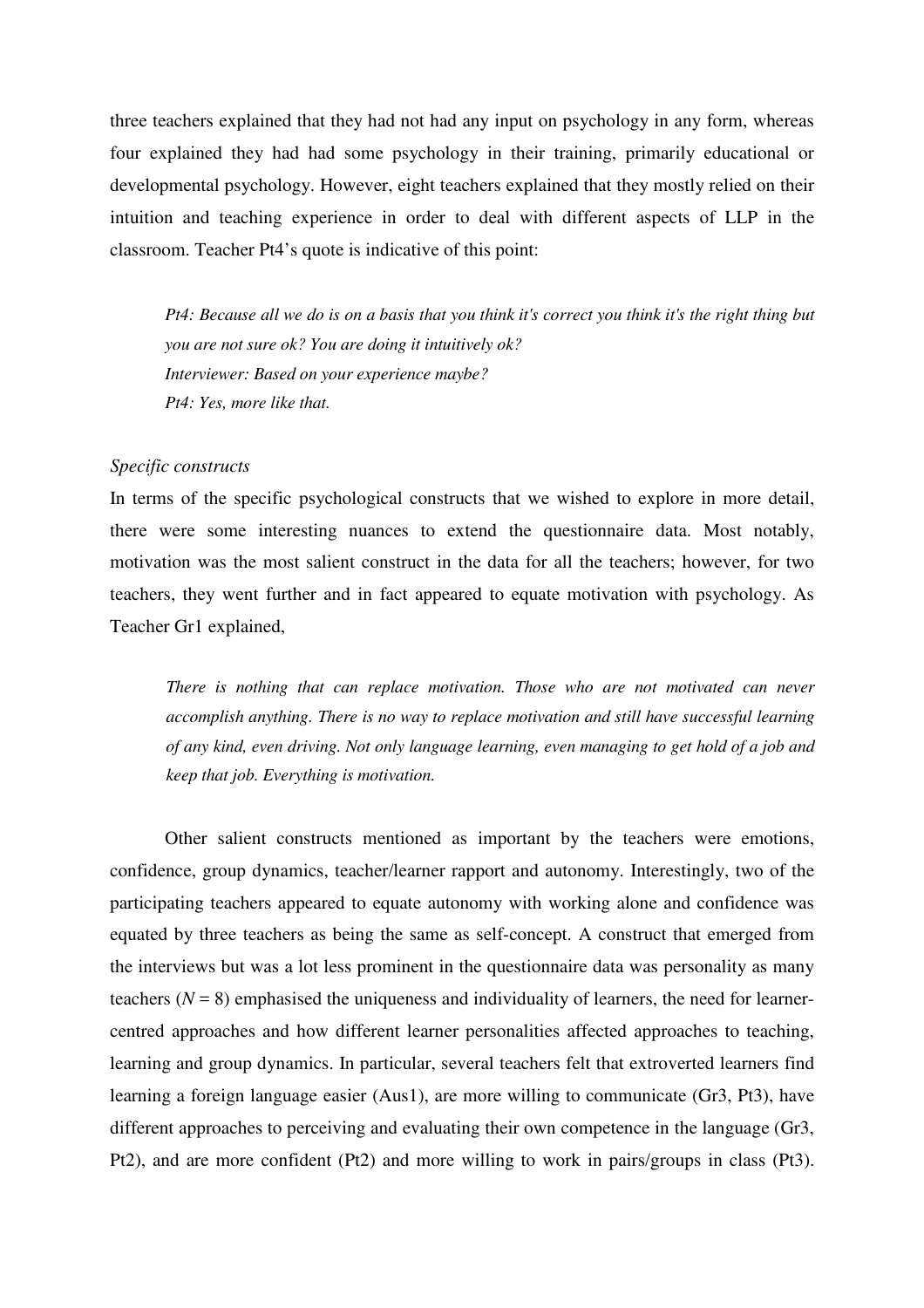Also, teachers reported that different learner personalities determine their own approaches to error correction. As Teacher Pt2 explained,

*The student who is normally shy and doesn't want to get into the public and if she is making a lot of mistakes and she is there making an effort trying to communicate and she is getting into it I won't stop her and at the end I will correct it but if it's that huge self-confident student who is always eager to show off their proficiency in English and he makes this huge mistake yes I will stop him immediately.* 

Obviously, our questioning guided the responses towards constructs emerging from the questionnaire data as important. However, all the teachers also steered the interviews drawing attention to those dimensions they felt were especially important. Facets such as strategies and styles, or identity and culture, or mindsets and attributions were completely absent from the data. Whilst being careful not to draw any conclusions from this, their absence was perhaps surprising, at least in the case of identities and strategies, which have both received considerable attention in the research literature. However, as noted above, there may also be differences according to educational levels and all the teachers in the interviews were working in secondary contexts.

#### *Contextualisation*

A notable dimension in the data is how the different countries seemed to draw attention to different levels of cultural contexts and this was where the researchers' context-sensitivity was beneficial. In the case of Greece and also albeit to a lesser extent Portugal, the economic crisis and state of the educational system as a whole was referred to repeatedly throughout the data. Two of the Greek and three of the Portuguese teachers discussed the perceived effects on classroom life and teaching of developments in national and macro level culture. Extracts referring to the socio-economic crisis surfaced repeatedly in the interviews:

*Hopefully I would like my country to be out of this financial crisis which will impact a lot, because there are many problems that, there are many problems that have influenced teaching in Greece mainly because of the financial crisis. (Gr1)* 

*I sometimes would like to have more how can I say help from the government to give me more quality inside the classroom [...] then you have this aspect that is forced by the national*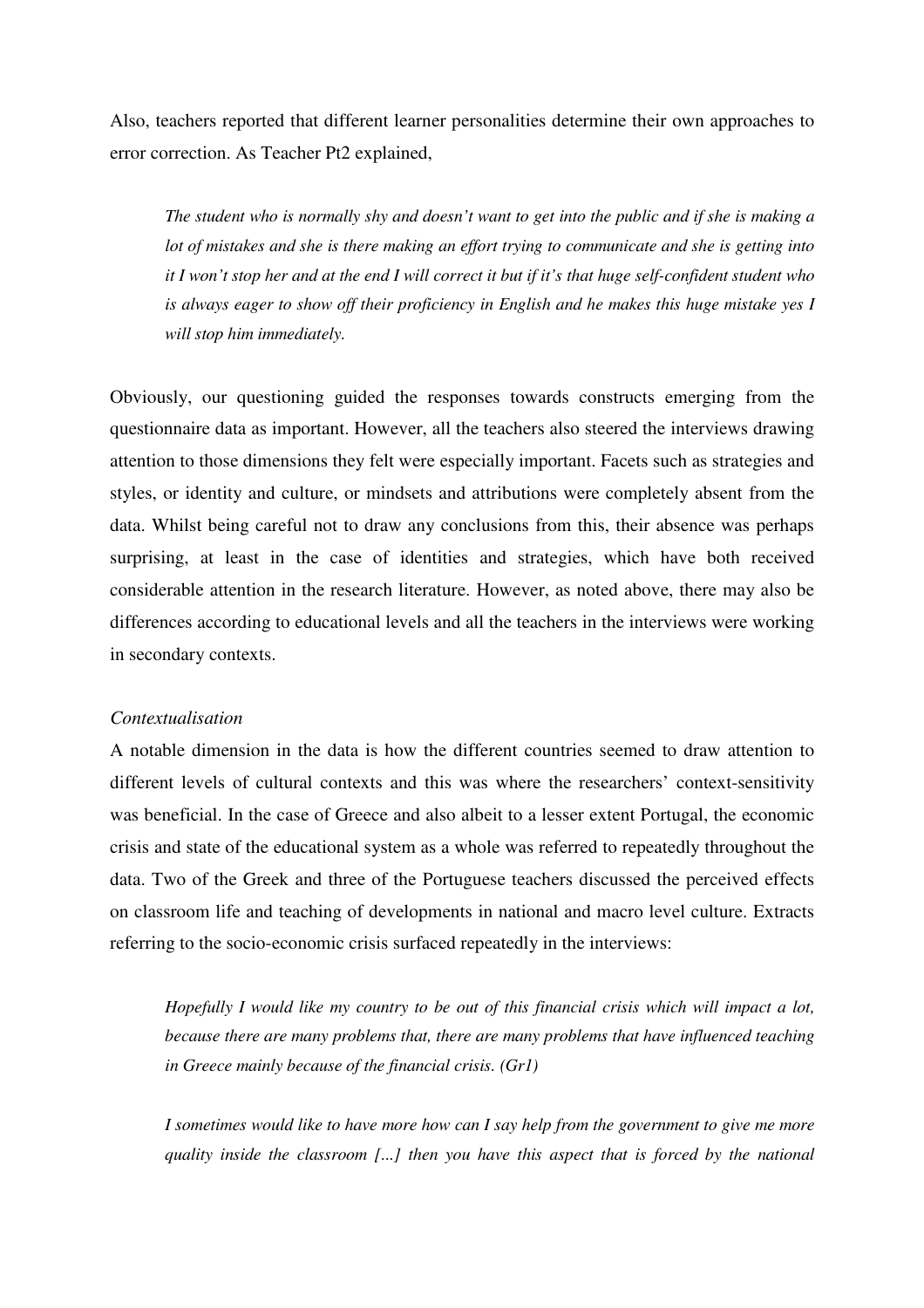*agency national government which is money and money is being taken off every month and teachers are getting more and more demotivated.(Pt2)* 

In contrast, Austrian teachers focused more on their specific schooling contexts referring instead more to the influence of the particular characteristics of their school, rather than any national level influences, such as this example from a teacher in a private school:

*I think we have an ideal mix of students, from the lower class up to the upper middle class up to, we call it upper class. On the other hand, we also have a lot of students, and that is the other side of the coin, lots of students that have been, we call it, handed over from one school to another because they are quite problematic, which means if you pay for the school, they will accept you and give you another chance. These are the two sides of the coin and they can be quite disruptive and quite problematic. (Aus4)* 

All teachers frequently discussed the importance of the classroom culture, nature of group dynamics and the importance of good working relationships in class, especially in terms of the quality of the rapport between teacher and learners:

*Always things will be okay to people to the extent that they don't feel threatened, okay? The environment should be nice and then they should feel comfortable with you and their fellow students. (Gr3)* 

Some of the facets of these group dynamics and rapport strongly resemble characteristics of emotional intelligence (such as empathy and social skill) and draw attention to the role this plays for teachers in managing classroom life, even if the teachers here do not refer to this term explicitly in these data. Three teachers also highlighted the importance of affective selfregulation, which is another component of emotional intelligence, by explaining that negative emotions should be kept outside of class. Teacher Pt3 explained:

*Emotion is the key well it's not the key it's one of the keys if you want if you are in a good mood if you can transmit them you are happy that things are going to work ok then the class is going to work ok and if you have different emotions today they feel it cause they know you and they feel something's wrong with you even if you have problems with your family well the teacher should be pretty much like a clown you know don't bring your problems to class of course sometimes you can't help it but don't bring your problems to the class because you are going to get emotional in a bad sense and then things are not going to work properly. (Pt3)*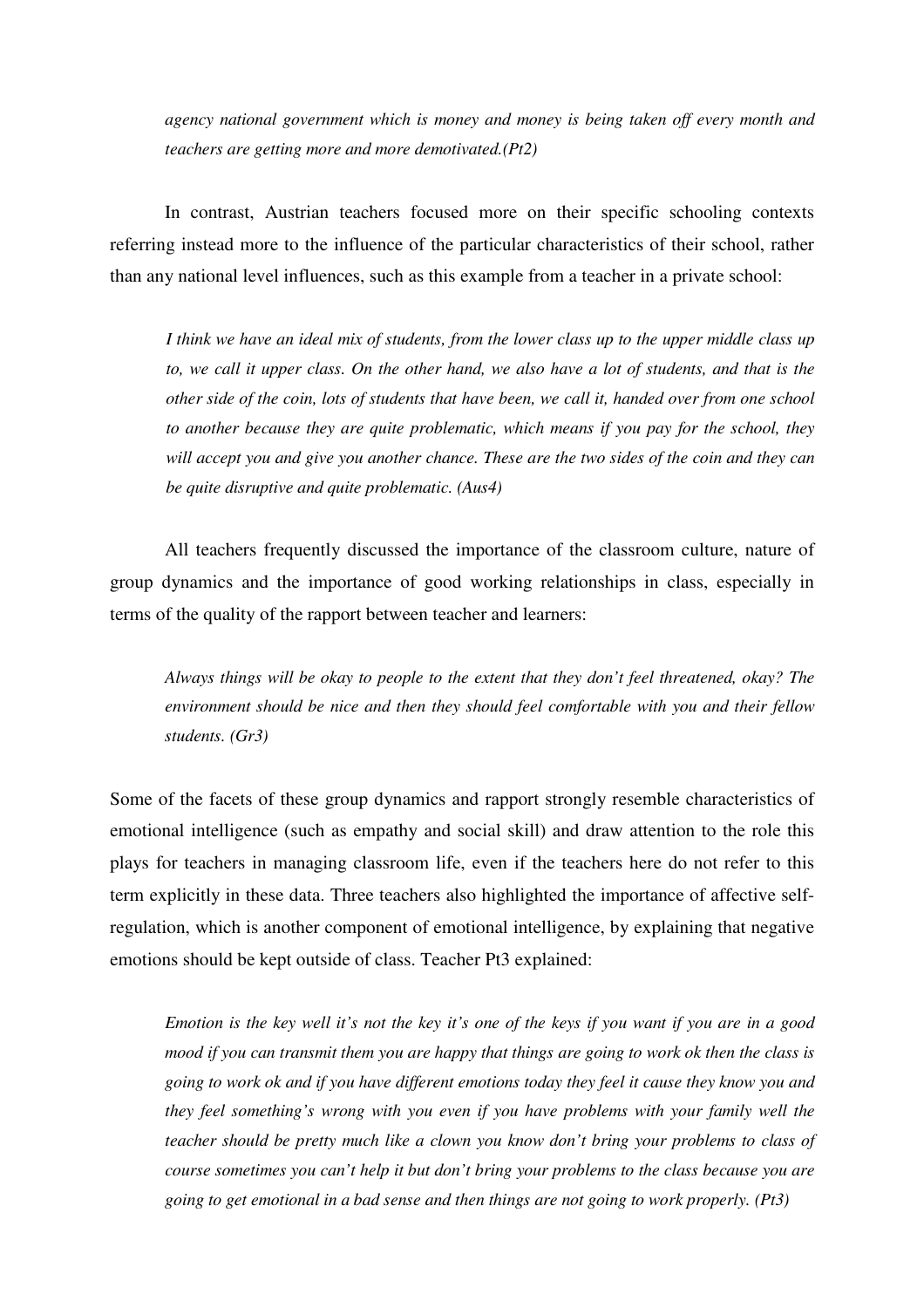## *Teaching strategies*

All the teachers had strategies for attending to LLP in class in whatever form. Here it became apparent that teachers' own experiences and their intuition stemming from these played the central role in how teachers dealt with classroom life and LLP. The teaching strategies mentioned by teachers included making learning personally relevant  $(N = 9)^2$ , being careful not to over praise the students ( $N = 7$ ), trying to reach students as individuals ( $N = 6$ ) and diversifying the lesson/class  $(N = 4)$ . Table 5 summarises these strategies and includes an illustrative quote for each strategy from the interviewees.

## Table 5. Key strategies for LLP reported by teachers

Teachers also appeared to generate an idea of 'prototypical learner types' based on their past experiences. They used these as a frame of reference to guide how they interact with and work with individual learners who they often classed in terms of these 'types' of learners. As Teacher Gr3 explained,

*I think one of the toughest things in my job is to challenge students' beliefs. For example, I have a student currently, he is convinced that teaching listening is having the teacher doing the DJ, you know, playing the listening one after the other and he will write a, b, c. And because I don't play any recordings during the class, he is displeased and he says 'More, more, I want more listening', because this is what he believes, because if we don't play any recordings in the classroom we don't do much listening, teaching and practice. So you can't teach strategies to this person. First you have to challenge his beliefs, make him see things from different eyes, from a different point of view, explain to him the purpose of doing a listening class.* 

An interesting dimension across teachers was differences concerning the reported degree of control that they felt they had over learner psychology. Three teachers felt there was little they could do to control or influence aspects of learners' psychology, such as motivation. Teacher Aus1 argued:

*I don't have a recipe for motivation [...] And I think you can't motivate children, but you can do much more to demotivate children. [...] it's so difficult for you to foster motivation. (Aus1)*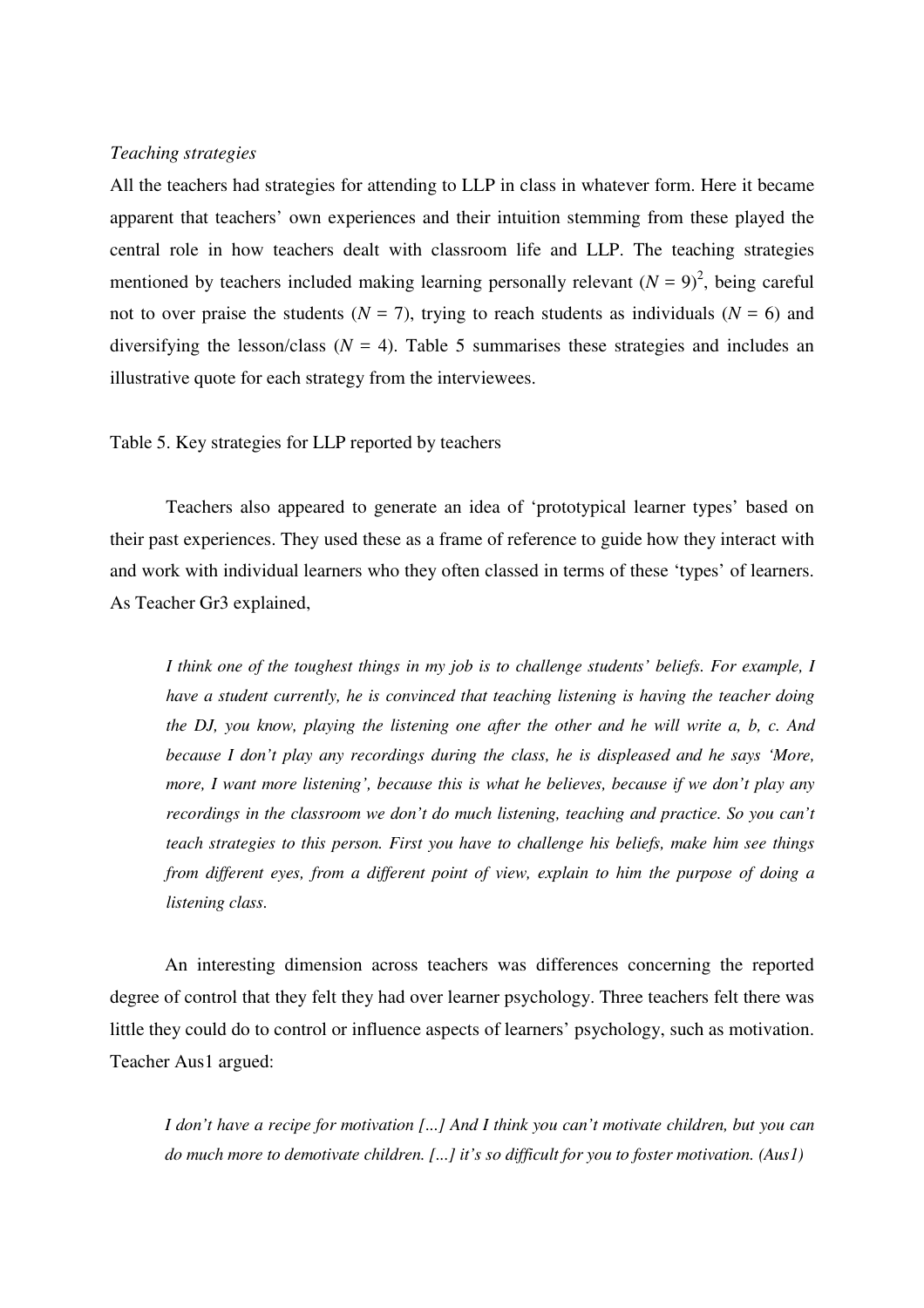In contrast, the remaining eight teachers felt that only they could (and should) be responsible for influencing and controlling learner psychology:

*Therefore, unless I in-build motivation, unless I think pleasure, safety, some sort of personal investment, there is not going to be any success out of my teaching. (Gr1)* 

*Motivation comes from the teacher, not from the kids any more. (Aus3)* 

## *Teacher psychology*

Finally, a striking feature of the data was how teachers often mentioned how they felt, their confidence, emotions, moods, motivation etc, thereby recognising the importance of their own psychology for classroom life generally and specifically also for learner psychology. Talking to the teachers made us aware of the importance of healthy teacher psychology not only for the teachers themselves but also for their learners. The following quote illustrates this issue:

*If you are confident, they* [i.e., the students] *trust you [...] confidence is giving students a hint for them to feel good but first you have to feel good about what you are doing. (Pt2)* 

Teachers also stressed the importance of positive group dynamics and collaboration among teachers on different fronts. As Teacher Gr1 explained,

*Schools don't do much to support their teachers. There is an even, I feel that very often teachers in Greek foreign language schools are like ships sailing in the sea. They might not be crashing but they are not communicating. They are not collaborating. We talk about pair work*  in class. What about pair work in the staff room? What about peer observations? What about *peer lesson design? What about sharing the activity of the month during every meeting?* 

## **Discussion**

The findings point to a series of interesting dimensions worthy of reflection for the field as a whole. The first concerns the priorities of research in comparison with the priorities of teachers. Whilst there is much overlap, there are also some surprising differences. For example, group dynamics featured prominently across educational levels and in the interview data, yet, with a few notable exceptions (Dörnyei and Murphey 2003; Murphey et al. 2012), it remains notably under-researched. This suggests that whilst teachers acknowledge the importance of understanding and teaching to the whole group, the learner-centred approaches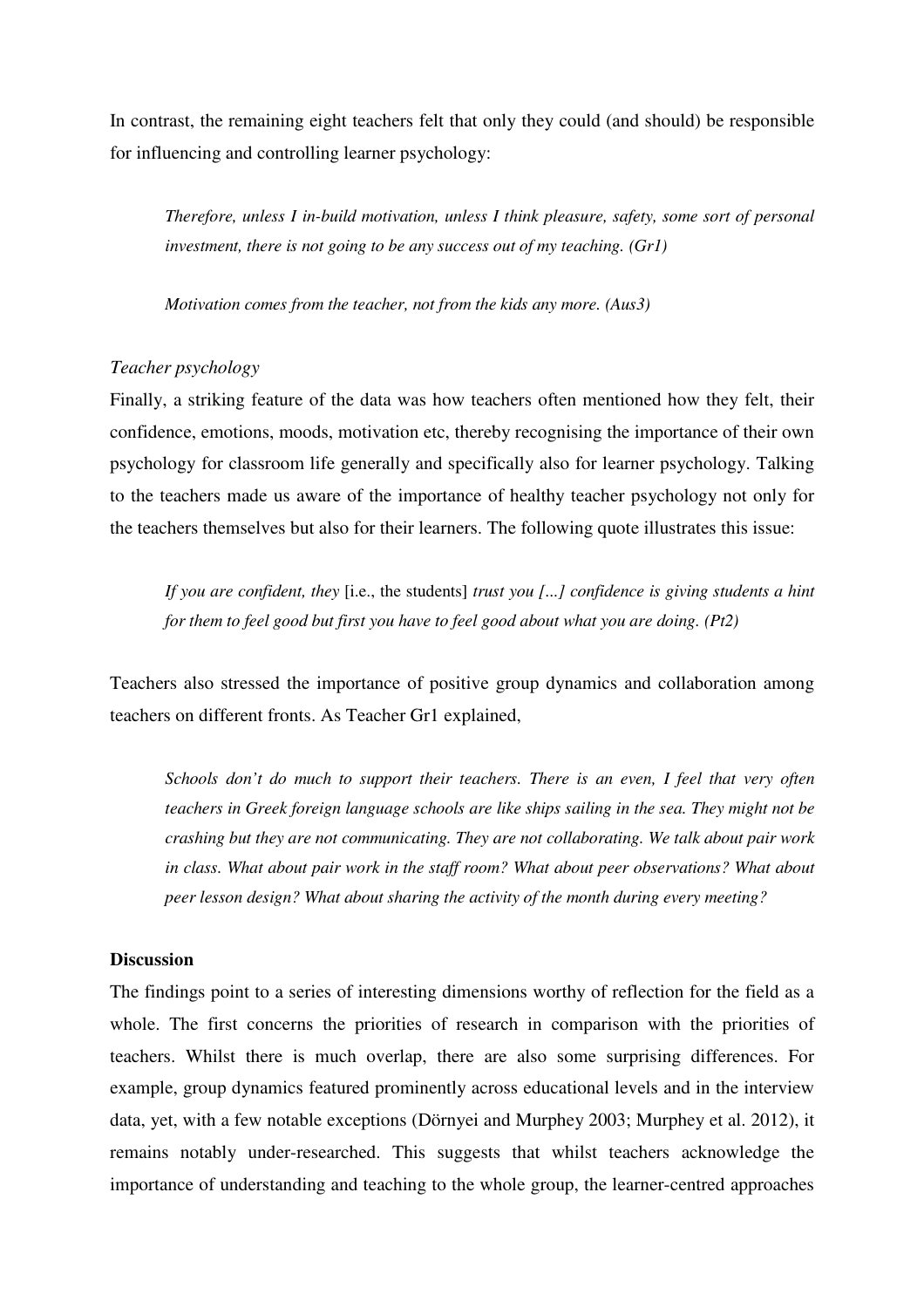dominating academic discourse may have led to a focus on the individual learner, and thus the subsequent neglect of the nature of the group and collective psychologies and dynamics. Personality is another construct that teachers emphasised usually in connection with the perception of each learner as a unique individual. This was the construct that teachers most frequently connected with other aspects of the learners' psychology. Whilst there has been some quantitative work based on the big five (Dewaele and Stavans 2014; Dewaele and Al-Saraj 2015), it too remains comparatively under-researched and in need of exploration from a wider range of empirical approaches.

The data also show that there are some misunderstandings about the field of LLP generally but also specific constructs in the field. Most of the interviewees associated psychology only with neuroscience and reported knowing little or nothing about educational or social psychology. Further, they claimed to have had little or indeed no input or training in this area. For some, in fact, the scope of the field was limited merely to motivation. The data appear to imply that the scope and depth of teachers' understandings about the field are somewhat limited. Teachers also misunderstood the nature and dimensions of key terms such as confidence or autonomy. This suggests that teachers could potentially benefit from more training in aspects of social and educational psychology as relevant to language learning to broaden their knowledge base and nuanced understandings of the complexity of LLP in the language classroom. However, the data also revealed that teachers have considerable knowledge, expertise and sensitivity to aspects of the psychology involved in language learning. Based on their experiences, the teachers built upon an intuitive knowledge base and formed prototypical understandings (see Berliner 2001) on which they based their decisionmaking in regard to various psychological aspects of classroom life. An ideal next step would be to find ways to combine research knowledge and classroom-based experiential expertise in order to support further research but also other teacher training designs. In particular, it would be worth examining the kinds of prototypes teachers have formed and how they utilise these frames to understand the psychology of their learners and their groups (cf. Berliner 2001).

A finding that surprised us given our explicit focus on learner psychology was the emphasis by interviewees also on their own psychology. Research has shown (Dörnyei and Kubanyiova 2014; Tassinari 2015) that teacher and learner psychologies are inextricably linked and indeed may best be thought of as two sides of the same coin. Yet, the research in the field focuses predominantly on learner psychology with only a few notable exceptions and not nearly the same breadth and depth of research regarding teacher psychology as is available in respect to learners. Clearly, the research agenda needs to be expanded to also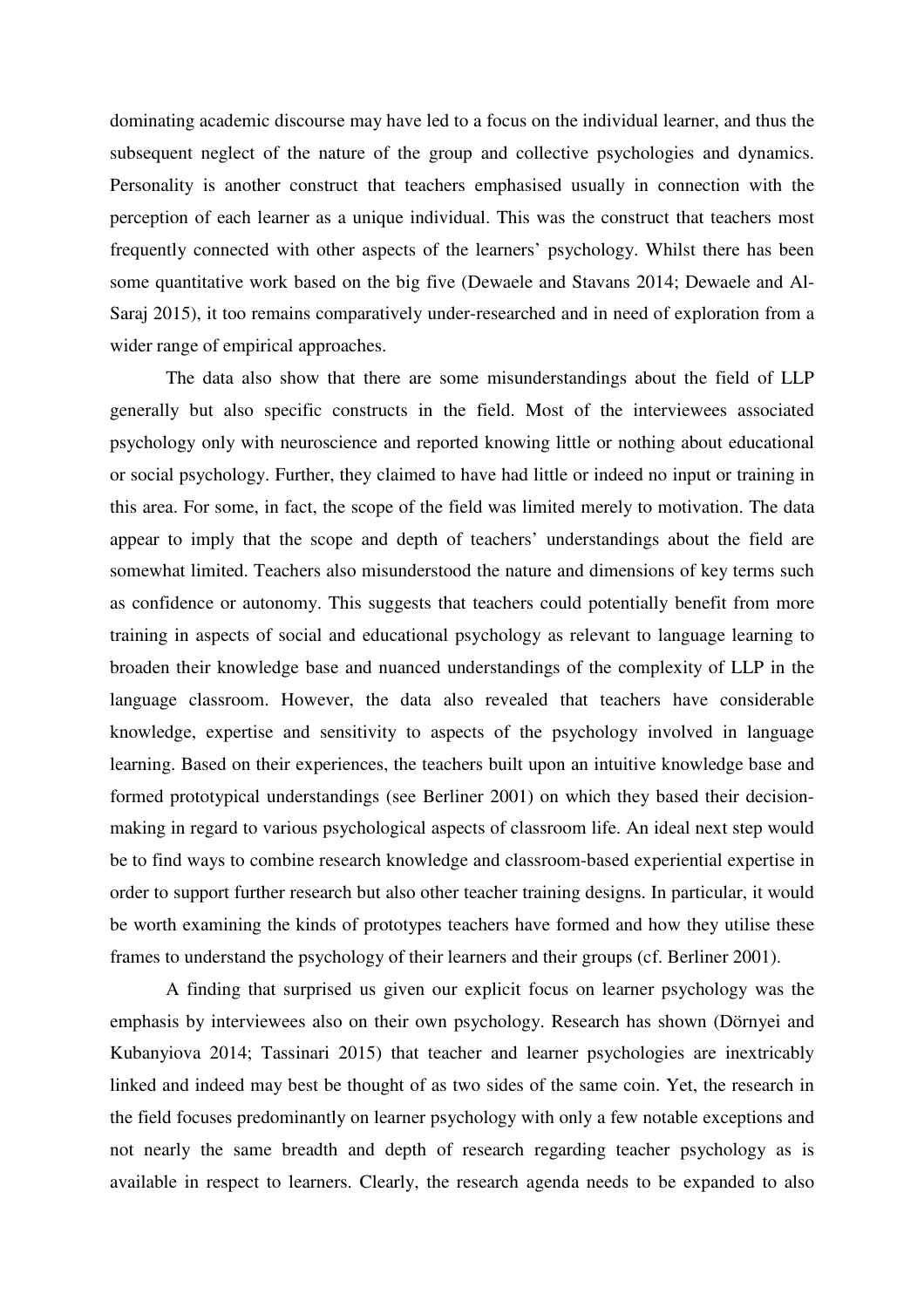investigate teacher psychology to the same degree of complexity as has been devoted to learner psychology. Perhaps more importantly is also the need for research that examines the relationship between teacher and learner psychologies in the language classroom to see in what ways these may be mutually defining.

Finally, an interesting dimension of the data was how teachers seemed to be highly sensitised to the local conditions and the context-sensitive nature of learner and teacher psychologies. They also displayed a sophisticated awareness of the interconnections between multiple facets of psychology and how they interrelate with each other beyond a surface suggestion of interconnections as possibly prompted by the questions in the interview. Clearly, if researchers wish to communicate with and make their research findings relevant for teachers, they will need to do so in a manner which acknowledges the complex, interconnected and socially situated character of psychology which teachers intuitively recognise from their daily teaching lives.

#### **Conclusions, limitations and implications**

This study was an initial attempt to explore teachers' perspectives on the field of LLP. It was only a small-scale study with a limited number of participants, across only three European countries, focusing primarily on the secondary school level. Nevertheless, it has raised some interesting questions for researchers, especially those wishing to reflect on the applied nature of their work, as well as for teacher training programmes in this area.

The research agenda in LLP has been defined in the past at least by dominant experimental and behaviourist paradigmatic approaches and designs. However, growing interest in complexity perspectives in LLP suggest the field is well placed to engage with the complexity and situatedness of psychology as teachers appear to understand it. It also means the field is better placed to engage with group dynamics in terms of systems thinking or to look most closely at interrelations such as between the teachers' and leaners' psychologies.

In practical terms, there would seem to be a gap with the research that has been conducted and teachers' understandings and evaluations of this field. Many teachers have developed their own strategies for coping with various aspects of classroom life. Yet, there remain a range of issues, constructs and concepts that teachers have little awareness of or which they may also have misunderstood. It suggests that both teachers and learners could benefit from further training in this area to broaden their understandings but also to support them with practical additional strategies to complement those they already use. Especially in the area of initial teacher education, it would be helpful to provide student teachers with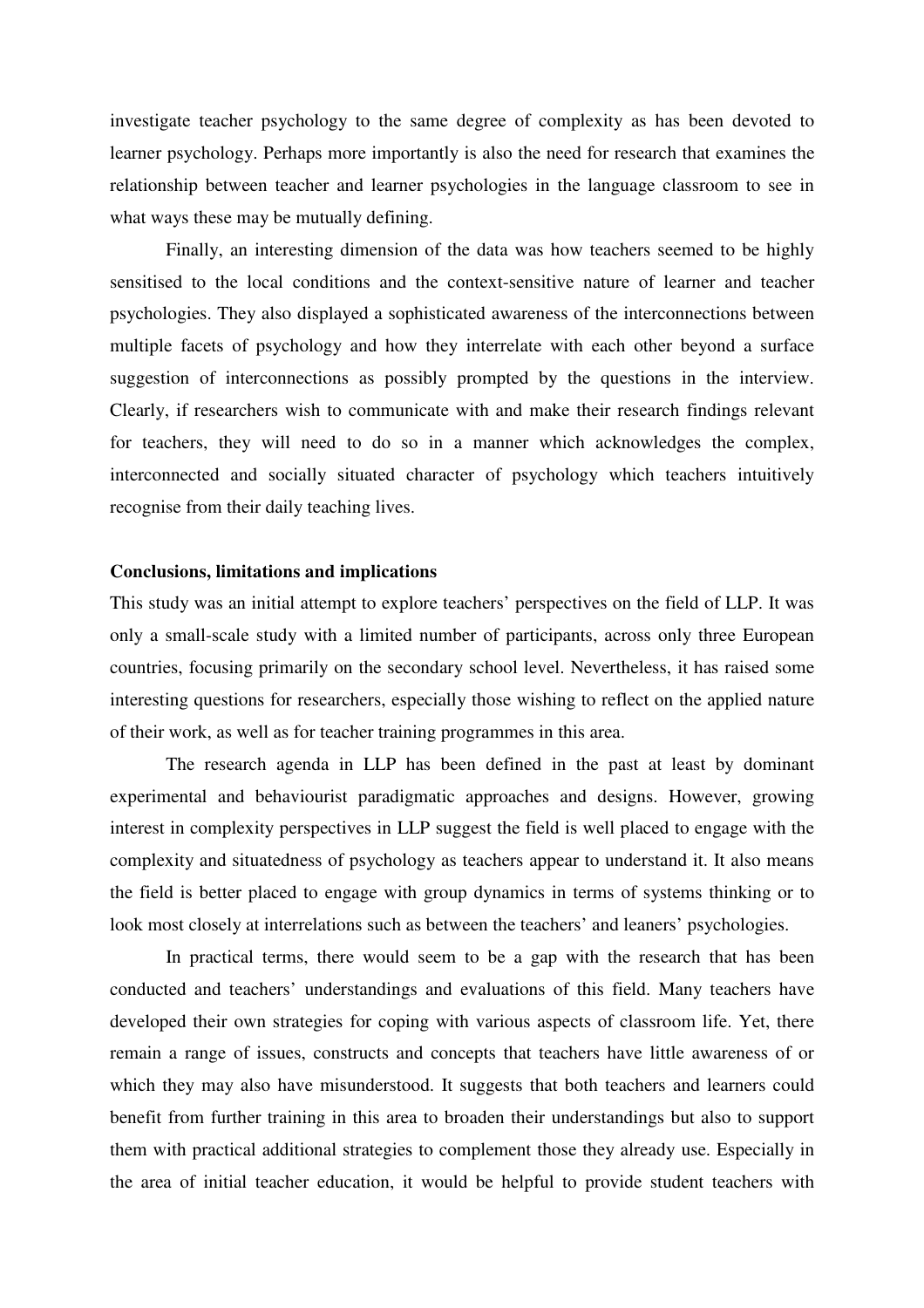explicit strategies for managing the psychologies at play in the language classroom, rather than leaving it to time and experience for them to develop their own experiential knowledge as these teachers have done.

Naturally, as authors, we feel that LLP is a central dimension of successful language learning and one that is highly practical and relevant to daily classroom life. The teachers in this study seem to agree, but do so in different ways. We feel that following this first step, the field could benefit from engaging more deeply with teacher perspectives. Firstly, researchers could learn from the real-world knowledge, experience and strategies employed by language teachers in their daily lives. Secondly, academics could reflect more fully on what they feel they can share and add to teachers' experiential knowledge in ways that resonate and appear relevant and practicable. We hope this study can in some small part contribute to enhancing the dialogue between teachers and researchers in this field opening up pathways for each side to learn from the expertise of the other.

### **References**

- Berliner, D.C. 2001. Learning about and learning from expert teachers. *International Journal of Educational Research* 35, no. 5: 463-482. doi:10.1016/S0883-0355(02)00004-6
- Borg, S. 2003. Teacher cognition in language teaching: A review of research on what language teachers think, know, believe and do. *Language Teaching* 36, no. 2: 81-109. doi: 10.1017/S0261444803001903
- Borg, S. 2015. *Teacher cognition and language education: Research and practice*. London: Bloomsbury.
- Borg, S. and S. Al-Busaidi. 2012. Learner autonomy: English language teachers' beliefs and practices. *ELT Research Paper 12-07*. London: British Council.
- Breen, M.P., B. Hird, M. Milton, R. Oliver and A. Thwaite. 2001. Making sense of language teaching: Teachers' principles and classroom practices. *Applied Linguistics* 22, no. 4: 470−501. doi: 10.1093/applin/22.4.470
- Burns, A. 1992. Teacher beliefs and their influence on classroom practice. *Prospect* 7, no. 3: 56-65.
- Charmaz, K. 2006. *Constructing grounded theory: A practical guide through qualitative analysis*. Thousand Oaks, CA: Sage Publications.
- Clarke, M. 2008. *Language teacher identities: Co-constructing discourse and community*. Bristol: Multilingual Matters.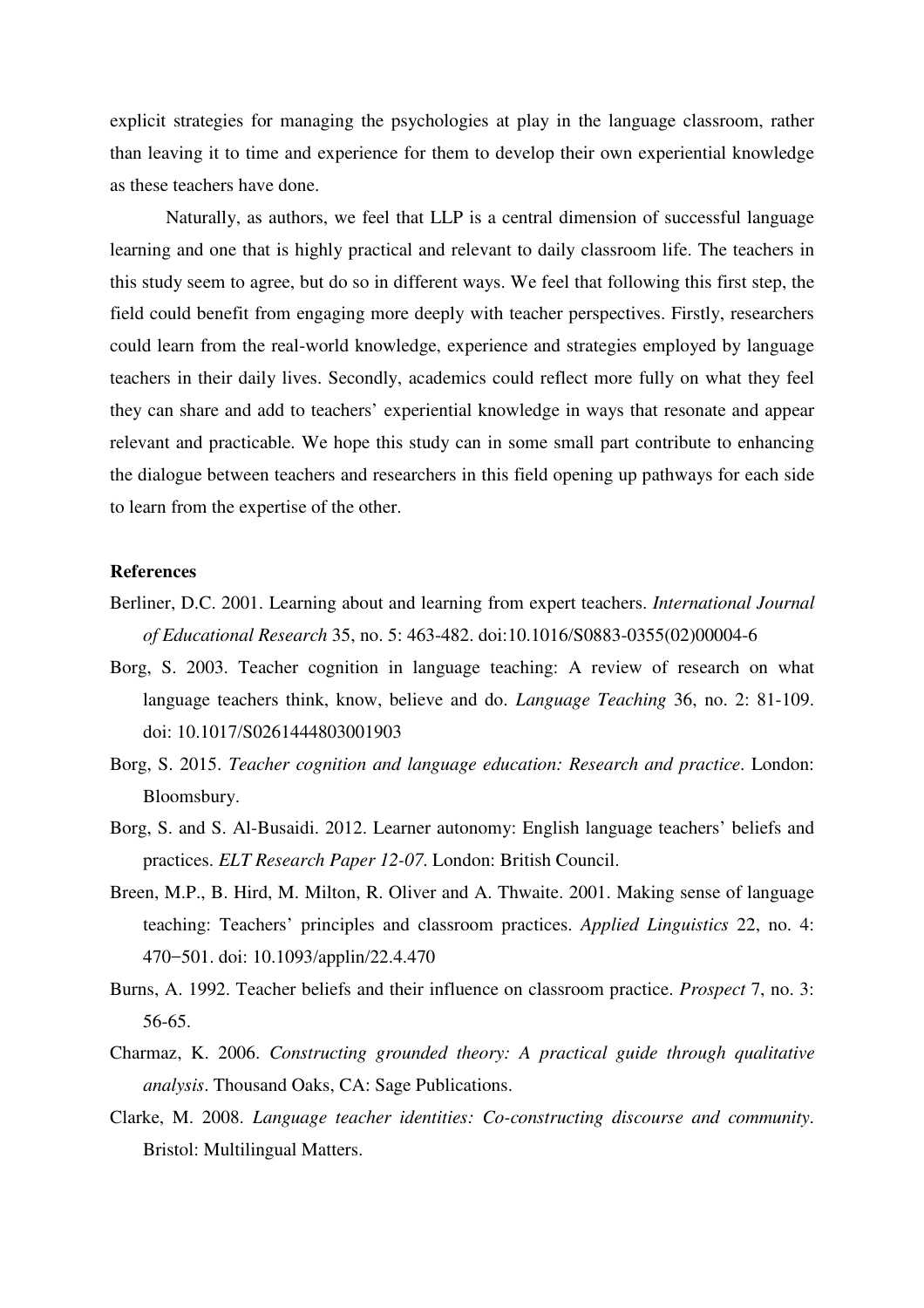- Dewaele, J.-M. and T.M. Al-Saraj. 2015. Foreign language classroom anxiety of Arab learners of English: The effect of personality, linguistic and sociobiographical variables. *Studies in Second Language Learning and Teaching* 5, no. 2: 205-228. doi: 10.14746/ssllt.2015.5.2.2
- Dewaele, J.-M. and P.D. MacIntyre. 2014. The two faces of Janus? Anxiety and enjoyment in the foreign language classroom. *Studies in Second Language Learning and Teaching* 4, no. 2: 237-272. doi: 10.14746/ssllt.2014.4.2.5
- Dewaele, J.-M. and A. Stavans. 2014. The effect of immigration, acculturation and multicompetence on personality profiles of Israeli multilinguals. *International Journal of Bilingualism* 18, no. 3: 203-221. doi:10.1177/1367006912439941
- Dörnyei, Z. 2005. *The psychology of the language learner: Individual differences in second language acquisition*. Mahwah, NJ: Lawrence Erlbaum.
- Dörnyei, Z. and K. Csizér. 1998. Ten commandments for motivating language learners: Results of an empirical study. *Language Teaching Research* 2, no. 3: 203-229. doi: 10.1177/136216889800200303
- Dörnyei, Z. and M. Kubanyiova. 2014. *Motivating learners, motivating teachers*. Cambridge: Cambridge University Press.
- Dörnyei, Z. and T. Murphey. 2003. *Group dynamics in the language classroom*. Cambridge: Cambridge University Press.
- Dörnyei, Z. and S. Ryan. 2015. *The psychology of the language learner revisited*. New York: Routledge.
- Gkonou, C., D. Tatzl and S. Mercer. (Eds.). 2015. *New directions in language learning psychology*. Dordrecht: Springer.
- Golombek, P.R. 1998. A study of language teachers' personal practical knowledge. *TESOL Quarterly* 32, no. 3: 447-464. doi: 10.2307/3588117
- Gregersen, T., P.D. MacIntyre and S. Mercer. (Eds.). forthcoming. *Positive psychology in SLA*. Bristol: Multilingual Matters.
- Gregersen, T., P.D. MacIntyre and M. Meza. 2014. The motion of emotion: Idiodynamic case studies of learners' foreign language anxiety. *The Modern Language Journal* 98, no. 2: 574-588. doi: 10.1111/modl.12084
- Hiver, P. 2013. The interplay between possible language teacher selves in professional development choices. *Language Teaching Research* 17, no. 2: 210-227. doi: 10.1177/1362168813475944
- Johnson, K.E. 1992. The relationship between teachers' beliefs and practices during literacy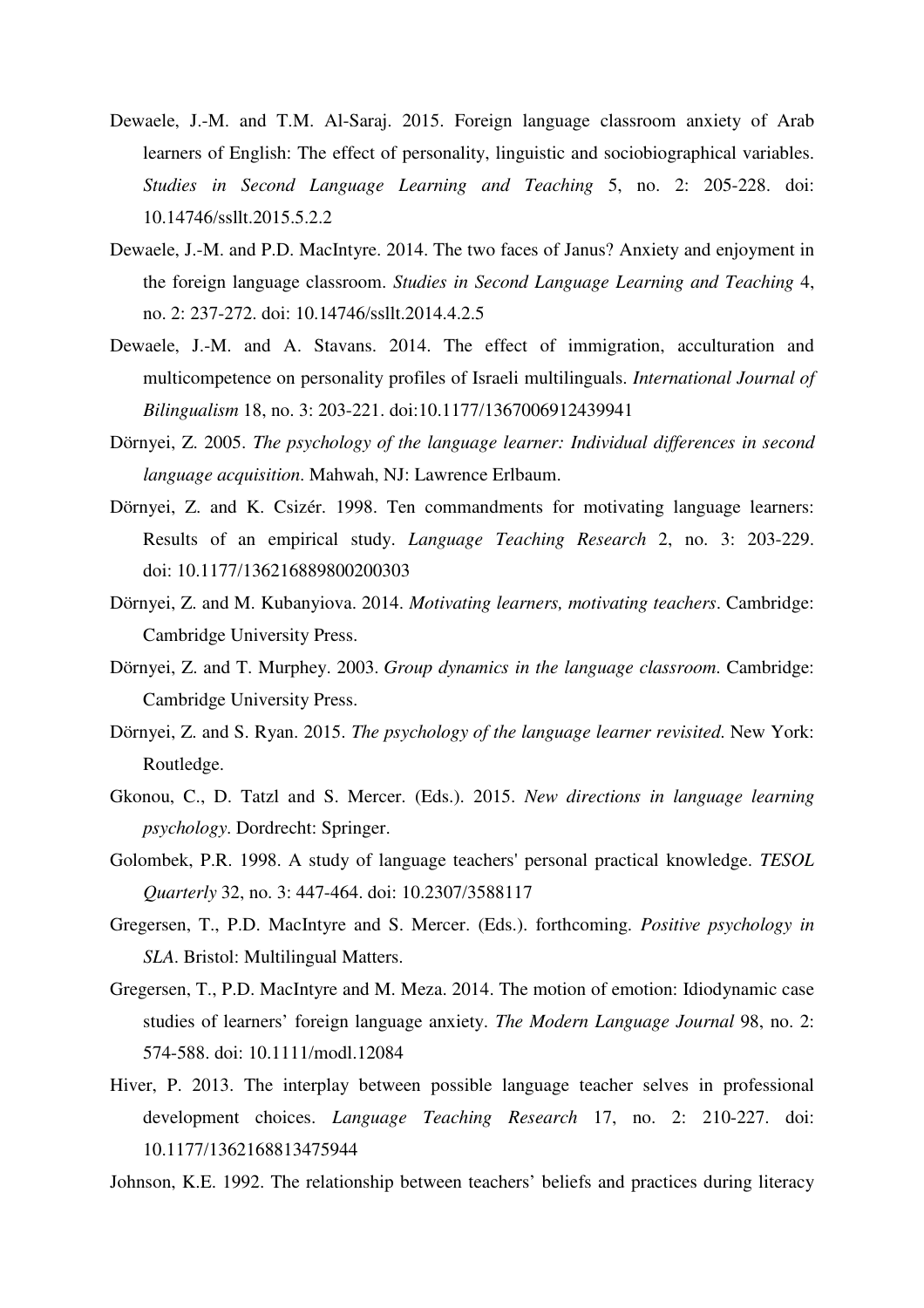instruction for non-native speakers of English. *Journal of Literacy Research* 24, no. 1: 83-108. doi: 10.1080/10862969209547763

- Kalaja, P., A.M.F. Barcelos, M. Aro and M. Ruohotie-Lyhty. 2016. *Beliefs, agency and identity in foreign language learning and teaching*. Basingstoke: Palgrave.
- Kubanyiova, M. 2014. The knowledge base of language teachers. In *Encyclopedia of applied linguistics*, ed. C.A. Chapelle, 1-6. Malden, MA: Wiley-Blackwell.
- Li, L. 2013. The complexity of language teachers' beliefs and practice: One EFL teacher's theories. *The Language Learning Journal* 41, no. 2: 175-191. doi**:**  10.1080/09571736.2013.790132
- MacIntyre, P.D. and S. Mercer. 2014. Introducing positive psychology to SLA. *Studies in Second Language Learning and Teaching* 4, no. 2: 153-172. doi: 10.14746/ssllt.2014.4.2.2
- Mercer, S. and S. Ryan. (Eds.). 2015a. Special Issue of *Studies in Second Language Learning and Teaching* 5, no. 1.
- Mercer, S. and S. Ryan. (Eds.). 2015b. Special Issue of *Studies in Second Language Learning and Teaching* 5, no. 2.
- Mercer, S., S. Ryan and M. Williams. 2012. Introduction. In *Psychology for language learning: Insights from research, theory and practice*, eds. S. Mercer, S., Ryan and M. Williams, 1-9. Basingstoke: Palgrave Macmillan.
- Mercer, S. and M. Williams. (Eds.). 2014. *Multiple perspectives on the self in SLA*. Bristol: Multilingual Matters.
- Murphey, T., J. Falout, Y. Fukada and T. Fukuda. 2012. Group dynamics: Collaborative agency in present communities of imagination. In *Psychology for language learning: Insights from research, theory and practice*, eds. S. Mercer, S., Ryan and M. Williams, 220-238. Basingstoke: Palgrave Macmillan.
- Phipps, S. and S. Borg. 2009. Exploring tensions between teachers' grammar teaching beliefs and practices. *System* 37, no. 3: 380-390. doi:10.1016/j.system.2009.03.002
- Stevick, E.W. 1980. *Teaching Languages: A Way and Ways*. Rowley, MA: Newbury House.
- Tassinari, M.G. 2015. Emotions and feelings in language advising discourse. In *New directions in language learning psychology*, eds. C. Gkonou, D. Tatzl and S. Mercer, 71- 96. Dordrecht: Springer.
- Varghese, M., B. Morgan, B. Johnston and K.A. Johnson. 2005. Theorising language teacher identity: Three perspectives and beyond. *Journal of Language, Identity & Education* 4, no. 1: 21-44. doi**:** 10.1207/s15327701jlie0401\_2